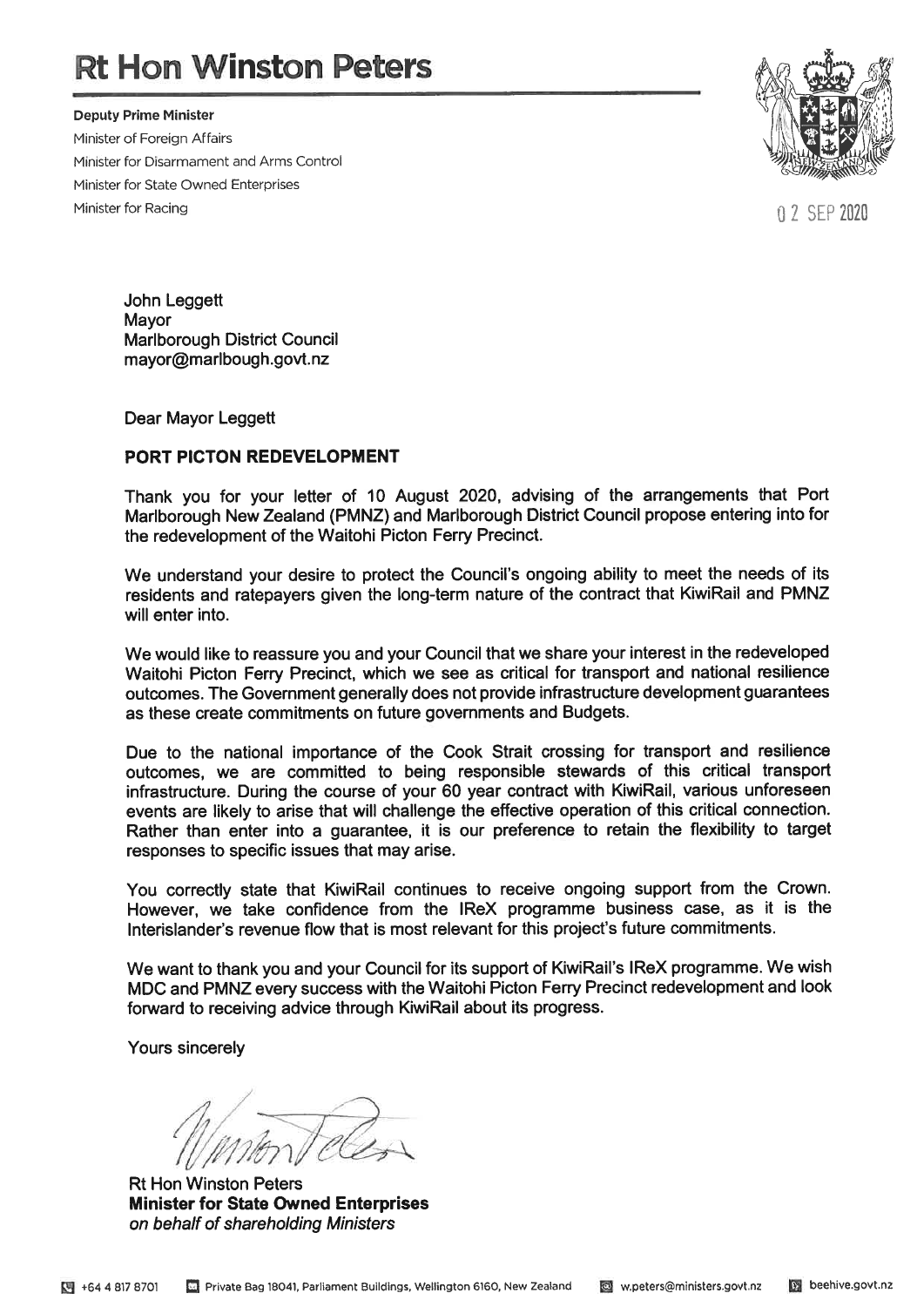### **Hon Grant Robertson**

**MP for Wellington Central** 

**Deputy Prime Minister** Minister of Finance Minister for Infrastructure Minister for Sport and Recreation Minister for Racing



2 1 DEC 2020

Mayor John Leggett Marlborough District Council mayor@marlborough.govt.nz

Dear John

Thank you for your letter of 19 November 2020 regarding the Interislander infrastructure redevelopment project at Port Marlborough.

I note your suggestion regarding a revised extent of government security and I expect advice from my officials regarding that. I will correspond with you again once I have received the advice. It may be appropriate to schedule a meeting at that time, as you have suggested.

With regards to your concerns about the process that the New Zealand Transport Agency is undertaking, I am unable to comment as this is subject to the Transport Agency's standard project development and approval process. I encourage you to continue your engagement with the Transport Agency, or raise any concerns with the Minister of Transport.

Thank you for taking the time to write.

Yours sincerely

Hon-Grant Robertson **Minister of Finance** 

Hon Dr David Clark, Minister for State Owned Enterprises, David.Clark@parliament.govt.nz  $cc$ Hon Michael Wood, Minister of Transport, Michael.Wood@parliament.govt.nz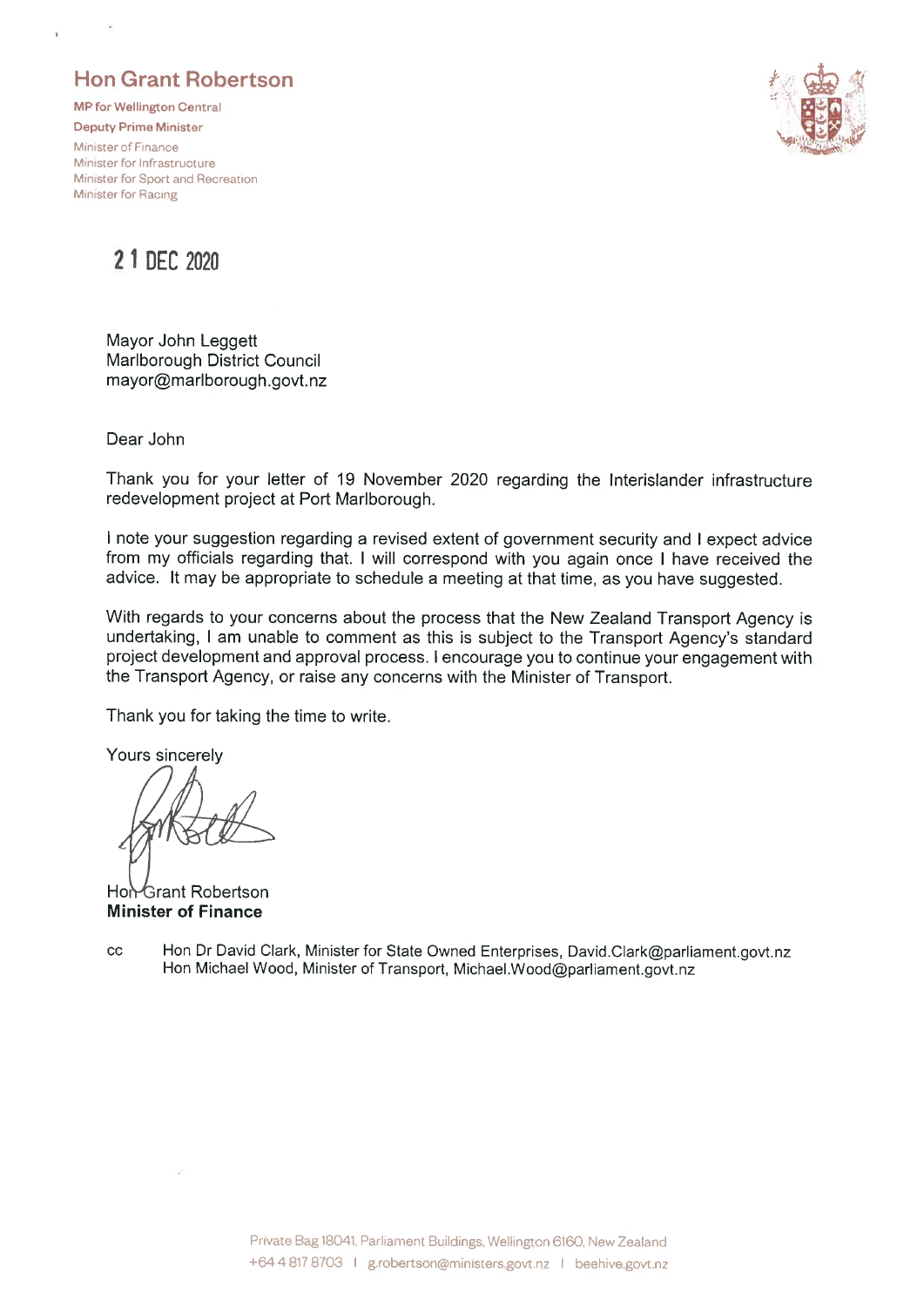### **Hon Dr David Clark**

**MP** for Dunedin Minister of Commerce and Consumer Affairs Minister for the Digital Economy and Communications Minister for State Owned Enterprises Minister of Statistics Minister Responsible for the Earthquake Commission



**06 JUL 2021** 

John Leggett Mayor Marlborough District Council mayor@marlborough.govt.nz

Dear Mayor Leggett

Thank you for your letter of 15 June 2021 outlining the concerns held by Marlborough District Council with respect to Project iReX.

The Crown has an interest in the redevelopment of the Waitohi Picton Ferry Precinct due to its role in providing a vital link for freight and passenger flows across the Cook Strait. We understand your view that the Council, and your ratepayers, are exposed to counter-party risk through Port Marlborough New Zealand (PMNZ) entering into a 60-year contract with KiwiRail.

However, we do not agree that it would be appropriate to provide a Crown guarantee with respect to this contract. Such guarantees create commitments on future Governments and Budgets. As noted in shareholding Ministers' response to you on 2 September 2020, it is our preference to retain the flexibility to address specific issues as they may arise over the life of this 60-year contract.

KiwiRail is undertaking Project iReX on a commercial basis. This reflects the fact that Project iReX is assessed as commercially viable, with a positive Net Present Value. The Interislander service is, overall, a profitable business and has utilised the port facilities at Picton for over 50 years. As shareholders, we are supportive of KiwiRail's endeavours to improve its commercial footing as part of its multi-year 'Pathway to Profit'.

We understand that PMNZ and KiwiRail have agreed to almost all of the elements necessary for infrastructure development in Waitohi Picton. As part of this, we anticipate the return expected by PMNZ will be fair and reasonable, and in line with the Commerce Commission's guidance, given the berths can be considered a natural monopoly.

We thank you and your Council for working with KiwiRail and other stakeholders to progress this nationally important infrastructure project.

Thank you for taking the time to write.

Yours sincerely

Hon Dr David Clark **Minister for State Owned Enterprises** on behalf of shareholding Ministers